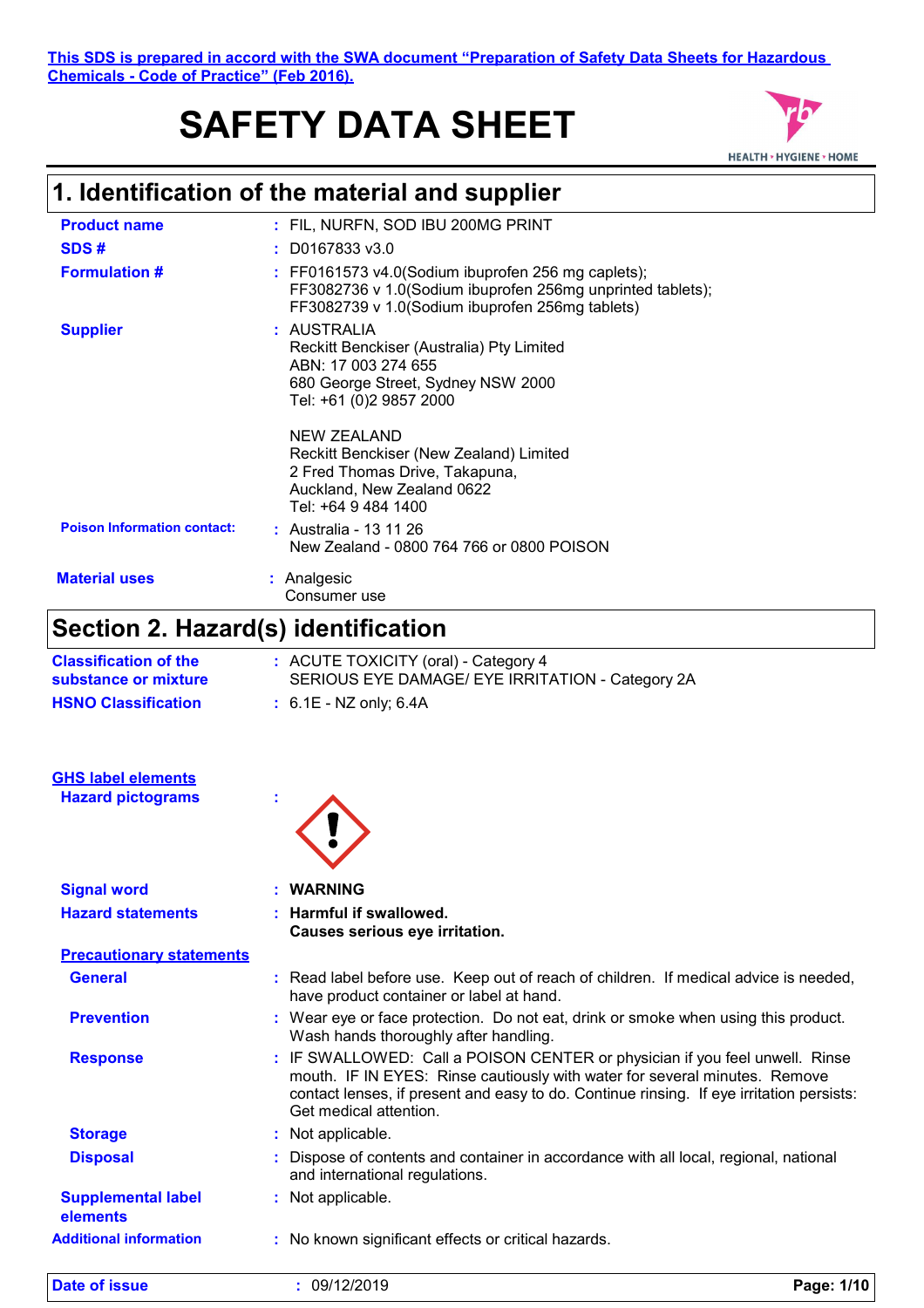### **Section 2. Hazard(s) identification**

**Recommendations** : No known significant effects or critical hazards.

- 
- **Recommendations :** No known significant effects or critical hazards.

**Other hazards which do not :** None known. **result in classification**

### **Section 3. Composition and ingredient information**

**Substance/mixture :**

: Mixture

| <b>Ingredient name</b> | $%$ (w/w)       | <b>CAS number</b> |
|------------------------|-----------------|-------------------|
| ibuprofen              | 1≥30 - ≤60      | 15687-27-1        |
| sucrose                | $\geq 10 - 530$ | $57-50-1$         |
| Cellulose              | ≤10             | 9004-34-6         |
| Talc                   | $\leq 10$       | 14807-96-6        |
| magnesium distearate   | '≤3             | 557-04-0          |

 **Other Non-hazardous ingredients to 100%**

**Occupational exposure limits, if available, are listed in Section 8.**

### **Section 4. First aid measures**

#### **Description of necessary first aid measures**

| <b>Eye contact</b>                                 | : Immediately flush eyes with plenty of water, occasionally lifting the upper and lower<br>eyelids. Check for and remove any contact lenses. Continue to rinse for at least 10<br>minutes. Get medical attention.                                                                                                                                                                                                                                                                                                                                                                                                                                                                                                                                                                                                             |  |
|----------------------------------------------------|-------------------------------------------------------------------------------------------------------------------------------------------------------------------------------------------------------------------------------------------------------------------------------------------------------------------------------------------------------------------------------------------------------------------------------------------------------------------------------------------------------------------------------------------------------------------------------------------------------------------------------------------------------------------------------------------------------------------------------------------------------------------------------------------------------------------------------|--|
| <b>Inhalation</b>                                  | : Remove victim to fresh air and keep at rest in a position comfortable for breathing.<br>If not breathing, if breathing is irregular or if respiratory arrest occurs, provide<br>artificial respiration or oxygen by trained personnel. It may be dangerous to the<br>person providing aid to give mouth-to-mouth resuscitation. Get medical attention if<br>adverse health effects persist or are severe. If unconscious, place in recovery<br>position and get medical attention immediately. Maintain an open airway. Loosen<br>tight clothing such as a collar, tie, belt or waistband.                                                                                                                                                                                                                                  |  |
| <b>Skin contact</b>                                | : Flush contaminated skin with plenty of water. Remove contaminated clothing and<br>shoes. Get medical attention if symptoms occur. Wash clothing before reuse.<br>Clean shoes thoroughly before reuse.                                                                                                                                                                                                                                                                                                                                                                                                                                                                                                                                                                                                                       |  |
| <b>Ingestion</b>                                   | : Wash out mouth with water. Remove dentures if any. Remove victim to fresh air<br>and keep at rest in a position comfortable for breathing. If material has been<br>swallowed and the exposed person is conscious, give small quantities of water to<br>drink. Stop if the exposed person feels sick as vomiting may be dangerous. Do not<br>induce vomiting unless directed to do so by medical personnel. If vomiting occurs,<br>the head should be kept low so that vomit does not enter the lungs. Get medical<br>attention. If necessary, call a poison center or physician. Never give anything by<br>mouth to an unconscious person. If unconscious, place in recovery position and get<br>medical attention immediately. Maintain an open airway. Loosen tight clothing such<br>as a collar, tie, belt or waistband. |  |
| Most important symptoms/effects, acute and delayed |                                                                                                                                                                                                                                                                                                                                                                                                                                                                                                                                                                                                                                                                                                                                                                                                                               |  |
| <b>Potential acute health effects</b>              |                                                                                                                                                                                                                                                                                                                                                                                                                                                                                                                                                                                                                                                                                                                                                                                                                               |  |
| <b>Eve contact</b>                                 | Causes serious eve irritation.                                                                                                                                                                                                                                                                                                                                                                                                                                                                                                                                                                                                                                                                                                                                                                                                |  |

**Inhalation :** No known significant effects or critical hazards.

**Skin contact :** No known significant effects or critical hazards.

**Ingestion :** Harmful if swallowed.

**Over-exposure signs/symptoms**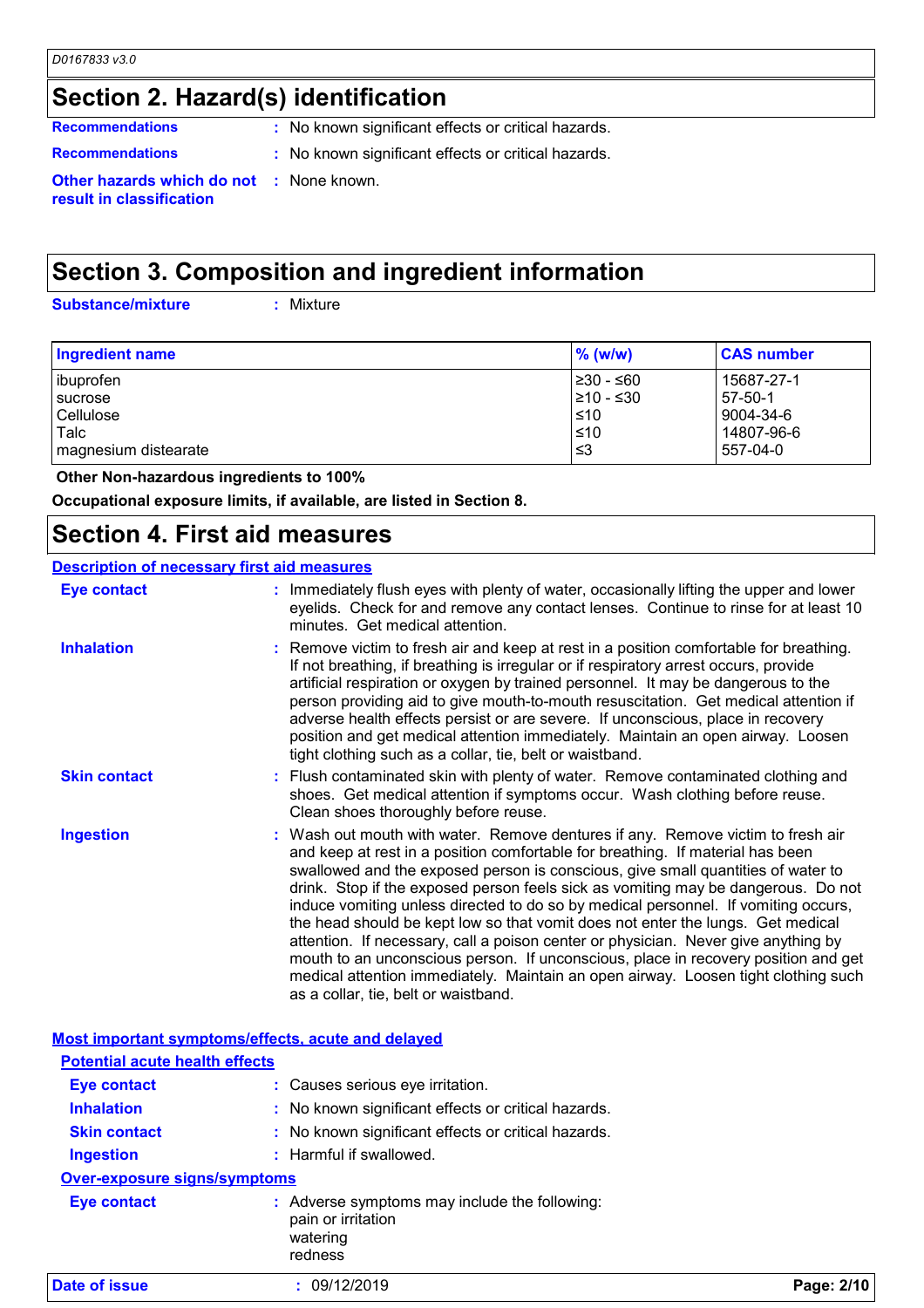## **Section 4. First aid measures**

| <b>Inhalation</b>                 | : No specific data.                                                                                                                                                           |
|-----------------------------------|-------------------------------------------------------------------------------------------------------------------------------------------------------------------------------|
| <b>Skin contact</b>               | : No specific data.                                                                                                                                                           |
| <b>Ingestion</b>                  | : No specific data.                                                                                                                                                           |
|                                   |                                                                                                                                                                               |
|                                   | Indication of immediate medical attention and special treatment needed, if necessary                                                                                          |
| <b>Notes to physician</b>         | : Treat symptomatically. Contact poison treatment specialist immediately if large<br>quantities have been ingested or inhaled.                                                |
| <b>Specific treatments</b>        | : No specific treatment.                                                                                                                                                      |
| <b>Protection of first-aiders</b> | : No action shall be taken involving any personal risk or without suitable training. It<br>may be dangerous to the person providing aid to give mouth-to-mouth resuscitation. |

#### **See toxicological information (Section 11)**

### **Section 5. Fire-fighting measures**

| <b>Extinguishing media</b>                             |                                                                                                                                                                                                     |
|--------------------------------------------------------|-----------------------------------------------------------------------------------------------------------------------------------------------------------------------------------------------------|
| <b>Suitable extinguishing</b><br>media                 | : Use an extinguishing agent suitable for the surrounding fire.                                                                                                                                     |
| <b>Unsuitable extinguishing</b><br>media               | : None known.                                                                                                                                                                                       |
| <b>Specific hazards arising</b><br>from the chemical   | : No specific fire or explosion hazard.                                                                                                                                                             |
| <b>Hazardous thermal</b><br>decomposition products     | : No specific data.                                                                                                                                                                                 |
| <b>Special protective actions</b><br>for fire-fighters | : Promptly isolate the scene by removing all persons from the vicinity of the incident if<br>there is a fire. No action shall be taken involving any personal risk or without<br>suitable training. |
| <b>Special protective actions</b><br>for fire-fighters | : Fire-fighters should wear appropriate protective equipment and self-contained<br>breathing apparatus (SCBA) with a full face-piece operated in positive pressure<br>mode.                         |

### **Section 6. Accidental release measures**

|                                                              | <b>Personal precautions, protective equipment and emergency procedures</b>                                                                                                                                                                                                                                                                                                        |
|--------------------------------------------------------------|-----------------------------------------------------------------------------------------------------------------------------------------------------------------------------------------------------------------------------------------------------------------------------------------------------------------------------------------------------------------------------------|
| For non-emergency<br>personnel                               | : No action shall be taken involving any personal risk or without suitable training.<br>Evacuate surrounding areas. Keep unnecessary and unprotected personnel from<br>entering. Do not touch or walk through spilled material. Provide adequate<br>ventilation. Wear appropriate respirator when ventilation is inadequate. Put on<br>appropriate personal protective equipment. |
| For emergency responders :                                   | If specialized clothing is required to deal with the spillage, take note of any<br>information in Section 8 on suitable and unsuitable materials. See also the<br>information in "For non-emergency personnel".                                                                                                                                                                   |
| <b>Environmental precautions</b>                             | : Avoid dispersal of spilled material and runoff and contact with soil, waterways,<br>drains and sewers. Inform the relevant authorities if the product has caused<br>environmental pollution (sewers, waterways, soil or air).                                                                                                                                                   |
| <b>Methods and materials for containment and cleaning up</b> |                                                                                                                                                                                                                                                                                                                                                                                   |

#### Move containers from spill area. Avoid dust generation. Using a vacuum with HEPA filter will reduce dust dispersal. Place spilled material in a designated, labeled waste container. Dispose of via a licensed waste disposal contractor. **Small spill :**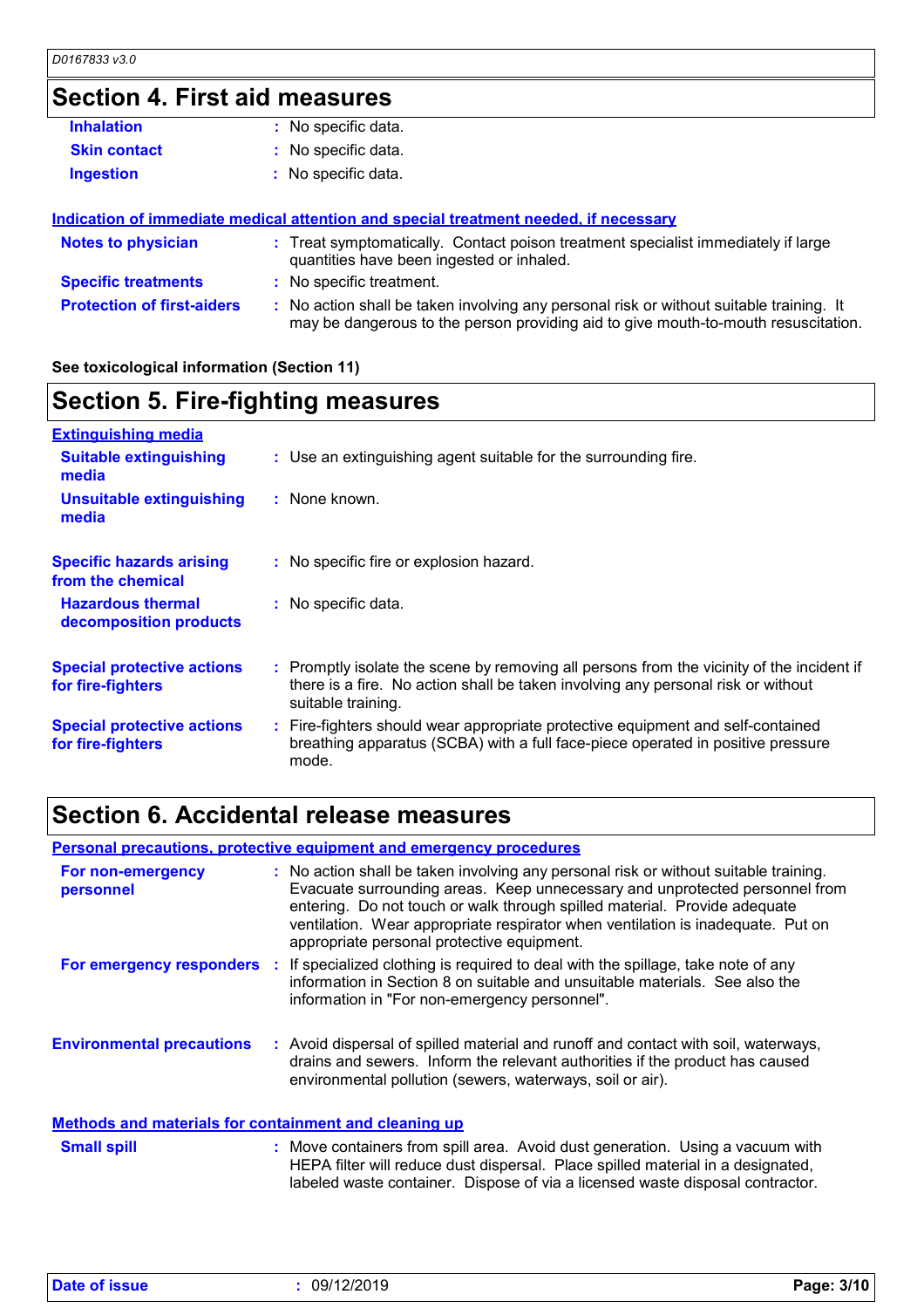## **Section 6. Accidental release measures**

| <b>Large spill</b> | : Move containers from spill area. Approach release from upwind. Prevent entry into<br>sewers, water courses, basements or confined areas. Avoid dust generation. Do<br>not dry sweep. Vacuum dust with equipment fitted with a HEPA filter and place in a<br>closed, labeled waste container. Dispose of via a licensed waste disposal<br>contractor. Note: see Section 1 for emergency contact information and Section 13<br>for waste disposal. |
|--------------------|----------------------------------------------------------------------------------------------------------------------------------------------------------------------------------------------------------------------------------------------------------------------------------------------------------------------------------------------------------------------------------------------------------------------------------------------------|
|--------------------|----------------------------------------------------------------------------------------------------------------------------------------------------------------------------------------------------------------------------------------------------------------------------------------------------------------------------------------------------------------------------------------------------------------------------------------------------|

**See Section 1 for emergency contact information.**

**See Section 8 for information on appropriate personal protective equipment.**

**See Section 13 for additional waste treatment information.**

### **Section 7. Handling and storage**

#### **Precautions for safe handling**

| <b>Protective measures</b>                                                | : Put on appropriate personal protective equipment (see Section 8). Do not ingest.<br>Avoid contact with eyes, skin and clothing. Keep in the original container or an<br>approved alternative made from a compatible material, kept tightly closed when not<br>in use. Empty containers retain product residue and can be hazardous. Do not<br>reuse container.                                                                                                                                                                                                                                                                                                    |
|---------------------------------------------------------------------------|---------------------------------------------------------------------------------------------------------------------------------------------------------------------------------------------------------------------------------------------------------------------------------------------------------------------------------------------------------------------------------------------------------------------------------------------------------------------------------------------------------------------------------------------------------------------------------------------------------------------------------------------------------------------|
| <b>Advice on general</b><br>occupational hygiene                          | : Eating, drinking and smoking should be prohibited in areas where this material is<br>handled, stored and processed. Workers should wash hands and face before<br>eating, drinking and smoking. Remove contaminated clothing and protective<br>equipment before entering eating areas. See also Section 8 for additional<br>information on hygiene measures.                                                                                                                                                                                                                                                                                                       |
| <b>Conditions for safe storage,</b><br>including any<br>incompatibilities | Do not store above the following temperature: $25^{\circ}$ C (77 $^{\circ}$ F). Store in accordance<br>with local regulations. Store in original container protected from direct sunlight in a<br>dry, cool and well-ventilated area, away from incompatible materials (see Section 10)<br>and food and drink. Keep container tightly closed and sealed until ready for use.<br>Containers that have been opened must be carefully resealed and kept upright to<br>prevent leakage. Do not store in unlabeled containers. Use appropriate<br>containment to avoid environmental contamination. See Section 10 for incompatible<br>materials before handling or use. |

### **Section 8. Exposure controls and personal protection**

#### **Control parameters**

**Australia**

**Occupational exposure limits**

| <b>Ingredient name</b> | <b>Exposure limits</b>                                                                                                            |
|------------------------|-----------------------------------------------------------------------------------------------------------------------------------|
| <b>Sucrose</b>         | Safe Work Australia (Australia, 4/2018).<br>TWA: 10 mg/m <sup>3</sup> 8 hours.                                                    |
| Cellulose              | Safe Work Australia (Australia, 4/2018).                                                                                          |
| magnesium distearate   | TWA: 10 mg/m <sup>3</sup> 8 hours. Form: fibres<br>Safe Work Australia (Australia, 4/2018).<br>TWA: 10 mg/m <sup>3</sup> 8 hours. |

#### **New Zealand**

**Occupational exposure limits : No exposure standard allocated.**

| <b>Ingredient name</b> |              | <b>Exposure limits</b>                                                                                                                                                       |
|------------------------|--------------|------------------------------------------------------------------------------------------------------------------------------------------------------------------------------|
| sucrose                |              | NZ HSWA 2015 (New Zealand, 11/2017).<br>WES-TWA: 10 mg/m <sup>3</sup> 8 hours. Form: The value for<br>inhalable dust containing no asbestos and less than 1%<br>free silica. |
| Cellulose              |              | NZ HSWA 2015 (New Zealand, 11/2017).<br>WES-TWA: 10 mg/m <sup>3</sup> 8 hours. Form: The value for<br>inhalable dust containing no asbestos and less than 1%<br>free silica. |
| <b>Date of issue</b>   | : 09/12/2019 | Page: 4/10                                                                                                                                                                   |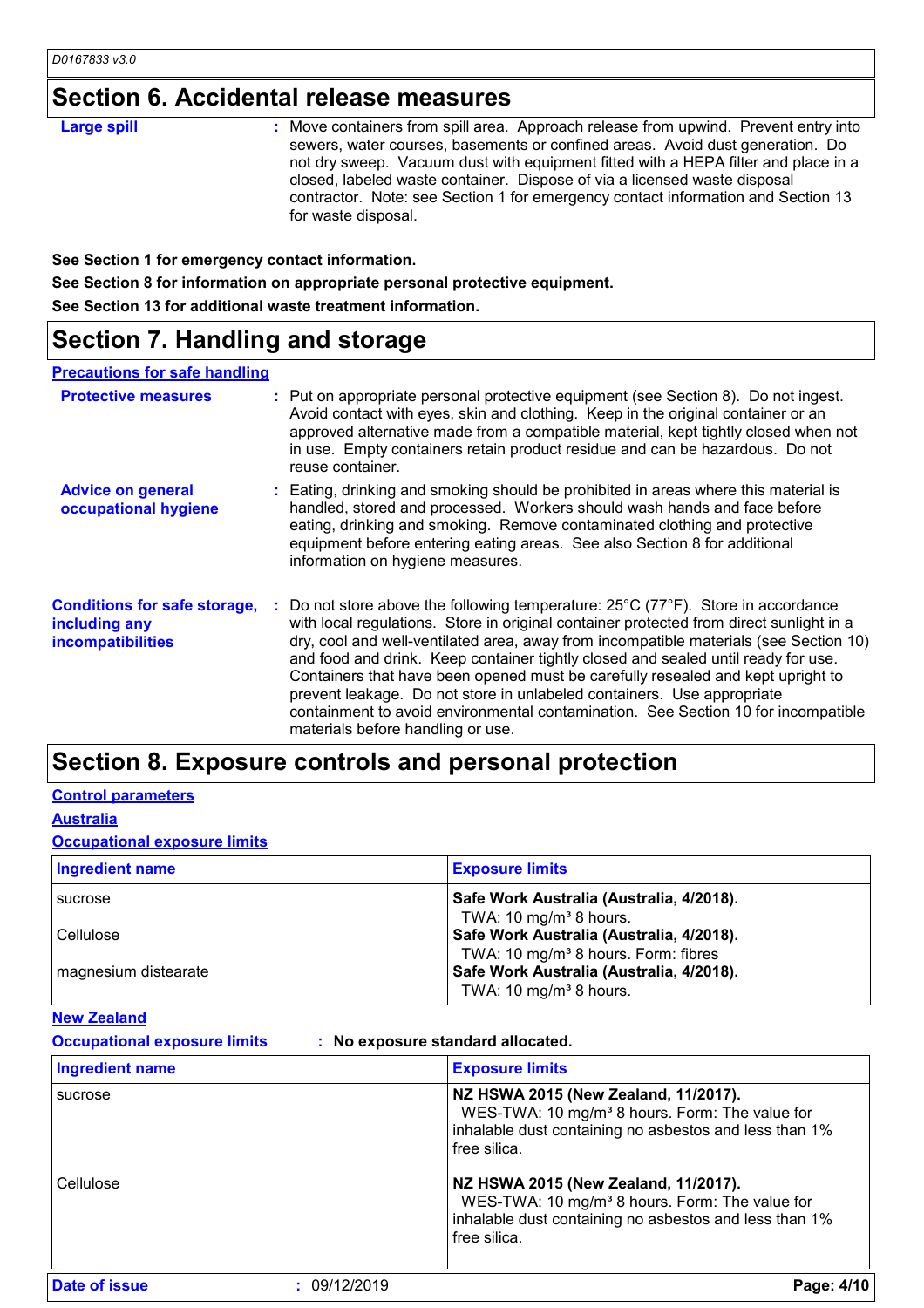$\mathbf{I}$ 

## **Section 8. Exposure controls and personal protection**

| magnesium distearate           | NZ HSWA 2015 (New Zealand, 11/2017).<br>WES-TWA: 10 mg/m <sup>3</sup> 8 hours. Form: The value for<br>inhalable dust containing no asbestos and less than 1%<br>free silica. |
|--------------------------------|------------------------------------------------------------------------------------------------------------------------------------------------------------------------------|
| <b>Appropriate engineering</b> | : Good general ventilation should be sufficient to control worker exposure to airborne                                                                                       |

| <b>controls</b>                                  | contaminants.                                                                                                                                                                                                                                                                                                                   |
|--------------------------------------------------|---------------------------------------------------------------------------------------------------------------------------------------------------------------------------------------------------------------------------------------------------------------------------------------------------------------------------------|
| <b>Environmental exposure</b><br><b>controls</b> | : Emissions from ventilation or work process equipment should be checked to ensure<br>they comply with the requirements of environmental protection legislation. In some<br>cases, fume scrubbers, filters or engineering modifications to the process<br>equipment will be necessary to reduce emissions to acceptable levels. |

| <b>Hygiene measures</b>       | : Wash hands, forearms and face thoroughly after handling chemical products, before<br>eating, smoking and using the lavatory and at the end of the working period.<br>Appropriate techniques should be used to remove potentially contaminated clothing.<br>Wash contaminated clothing before reusing. Ensure that eyewash stations and<br>safety showers are close to the workstation location.                                                                                                                                                                                                                         |
|-------------------------------|---------------------------------------------------------------------------------------------------------------------------------------------------------------------------------------------------------------------------------------------------------------------------------------------------------------------------------------------------------------------------------------------------------------------------------------------------------------------------------------------------------------------------------------------------------------------------------------------------------------------------|
| <b>Eye/face protection</b>    | : Safety eyewear complying with an approved standard should be used when a risk<br>assessment indicates this is necessary to avoid exposure to liquid splashes, mists,<br>gases or dusts. If contact is possible, the following protection should be worn,<br>unless the assessment indicates a higher degree of protection: chemical splash<br>goggles.                                                                                                                                                                                                                                                                  |
| <b>Skin protection</b>        |                                                                                                                                                                                                                                                                                                                                                                                                                                                                                                                                                                                                                           |
| <b>Hand protection</b>        | : Chemical-resistant, impervious gloves complying with an approved standard should<br>be worn at all times when handling chemical products if a risk assessment indicates<br>this is necessary. Considering the parameters specified by the glove manufacturer,<br>check during use that the gloves are still retaining their protective properties. It<br>should be noted that the time to breakthrough for any glove material may be<br>different for different glove manufacturers. In the case of mixtures, consisting of<br>several substances, the protection time of the gloves cannot be accurately<br>estimated. |
| <b>Body protection</b>        | : Personal protective equipment for the body should be selected based on the task<br>being performed and the risks involved and should be approved by a specialist<br>before handling this product.                                                                                                                                                                                                                                                                                                                                                                                                                       |
| <b>Other skin protection</b>  | : Appropriate footwear and any additional skin protection measures should be<br>selected based on the task being performed and the risks involved and should be<br>approved by a specialist before handling this product.                                                                                                                                                                                                                                                                                                                                                                                                 |
| <b>Respiratory protection</b> | Based on the hazard and potential for exposure, select a respirator that meets the<br>appropriate standard or certification. Respirators must be used according to a<br>respiratory protection program to ensure proper fitting, training, and other important<br>aspects of use.                                                                                                                                                                                                                                                                                                                                         |

## **Section 9. Physical and chemical properties**

| Date of issue                    | : 09/12/2019                                                                            | Page: 5/10 |
|----------------------------------|-----------------------------------------------------------------------------------------|------------|
| <b>Flammability (solid, gas)</b> | : Not available.                                                                        |            |
| <b>Evaporation rate</b>          | : Not available.                                                                        |            |
| <b>Flash point</b>               | : Not available.                                                                        |            |
| <b>Boiling point</b>             | : Not available.                                                                        |            |
| <b>Melting point</b>             | $:$ Not available.                                                                      |            |
| pH                               | : Not available.                                                                        |            |
| <b>Odor threshold</b>            | $:$ Not available.                                                                      |            |
| <b>Odor</b>                      | : Not available.                                                                        |            |
| <b>Color</b>                     | : White. [Light]                                                                        |            |
| <b>Physical state</b>            | : Solid. [A white, sugar coated, round tablet printed with an identifying logo in red.] |            |
| <b>Appearance</b>                |                                                                                         |            |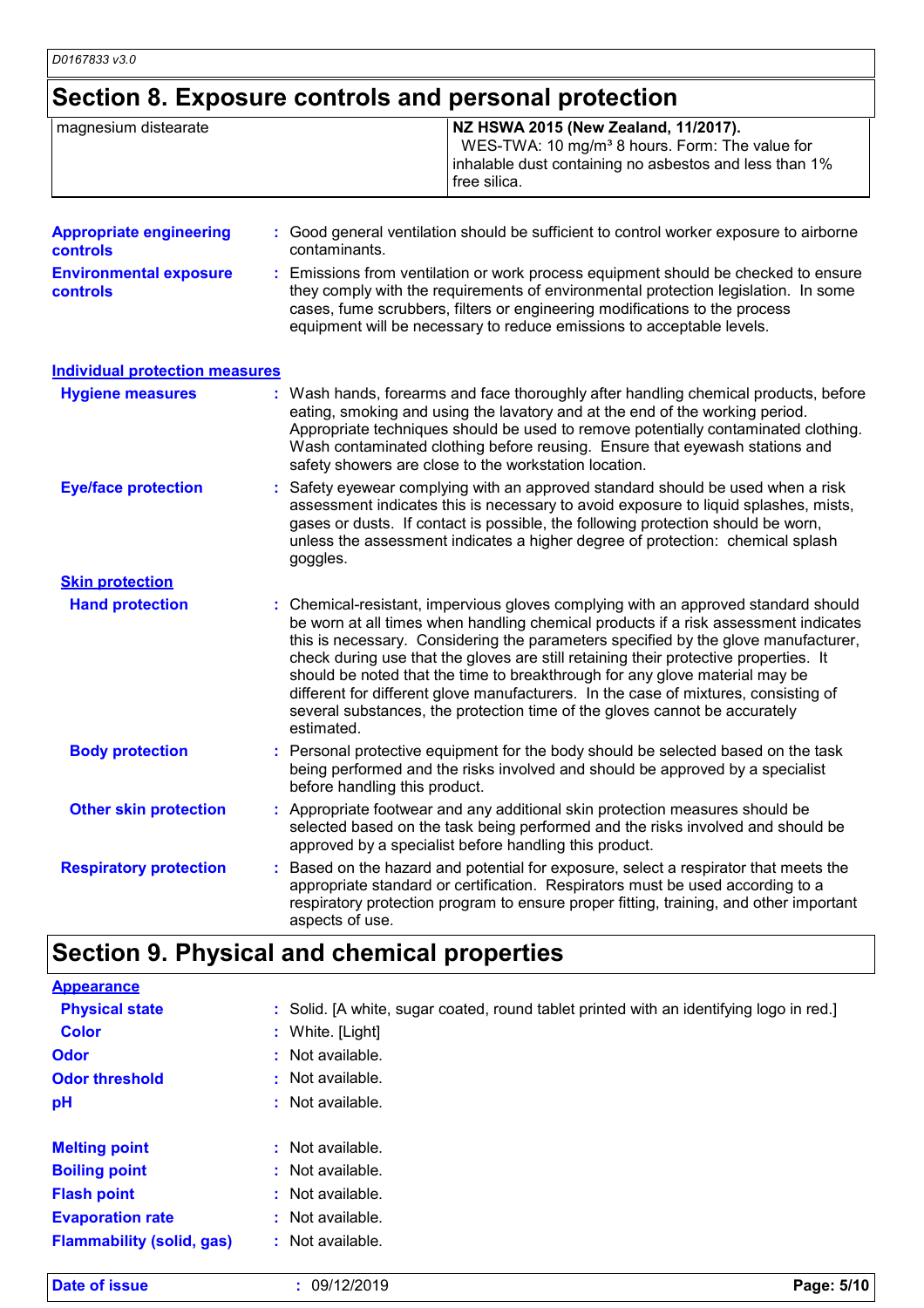## **Section 9. Physical and chemical properties**

| Lower and upper explosive<br>(flammable) limits   | $:$ Not available.                                              |
|---------------------------------------------------|-----------------------------------------------------------------|
| <b>Vapor pressure</b>                             | : Not available.                                                |
| <b>Vapor density</b>                              | $:$ Not available.                                              |
| <b>Relative density</b>                           | $:$ Not available.                                              |
| <b>Solubility</b>                                 | : Soluble in the following materials: cold water and hot water. |
| <b>Solubility in water</b>                        | $:$ Not available.                                              |
| <b>Partition coefficient: n-</b><br>octanol/water | $:$ Not available.                                              |
| <b>Auto-ignition temperature</b>                  | $:$ Not available.                                              |
| <b>Decomposition temperature</b>                  | $:$ Not available.                                              |
| <b>Viscosity</b>                                  | $:$ Not available.                                              |
| Flow time (ISO 2431)                              | : Not available.                                                |

### **Section 10. Stability and reactivity**

| <b>Reactivity</b>                            | : No specific test data related to reactivity available for this product or its ingredients.              |
|----------------------------------------------|-----------------------------------------------------------------------------------------------------------|
| <b>Chemical stability</b>                    | : The product is stable.                                                                                  |
| <b>Possibility of hazardous</b><br>reactions | : Under normal conditions of storage and use, hazardous reactions will not occur.                         |
| <b>Conditions to avoid</b>                   | : No specific data.                                                                                       |
| <b>Incompatible materials</b>                | : No specific data.                                                                                       |
| <b>Hazardous decomposition</b><br>products   | : Under normal conditions of storage and use, hazardous decomposition products<br>should not be produced. |

### **Section 11. Toxicological information**

#### **Information on toxicological effects**

#### **Acute toxicity**

| <b>Product/ingredient name</b> | <b>Result</b> | <b>Species</b> | <b>Dose</b>  | <b>Exposure</b> |
|--------------------------------|---------------|----------------|--------------|-----------------|
| ibuprofen                      | LD50 Oral     | Rat            | 636 mg/kg    |                 |
| sucrose                        | LD50 Oral     | Rat            | 29700 mg/kg  |                 |
| Cellulose                      | LD50 Oral     | Rat            | >5 g/kg      |                 |
| magnesium distearate           | LD50 Oral     | Rat            | >10000 mg/kg |                 |

**Conclusion/Summary :** Based on available data, the classification criteria are not met.

#### **Irritation/Corrosion**

| <b>Product/ingredient name</b> | Result               | <b>Species</b> | <b>Score</b> | <b>Exposure</b>                   | <b>Observation</b> |
|--------------------------------|----------------------|----------------|--------------|-----------------------------------|--------------------|
| Talc                           | Skin - Mild irritant | Human          |              | 72 hours 300<br><b>Micrograms</b> |                    |
|                                |                      |                |              | Intermittent                      |                    |

**Conclusion/Summary**

**Skin Example 20 :** Based on available data, the classification criteria are not met.

**Eyes :** Based on Calculation Method: Causes serious eye irritation. **Respiratory :** Based on available data, the classification criteria are not met.

#### **Sensitization**

Not available.

**Conclusion/Summary**

**Date of issue :** 09/12/2019 **Page: 6/10**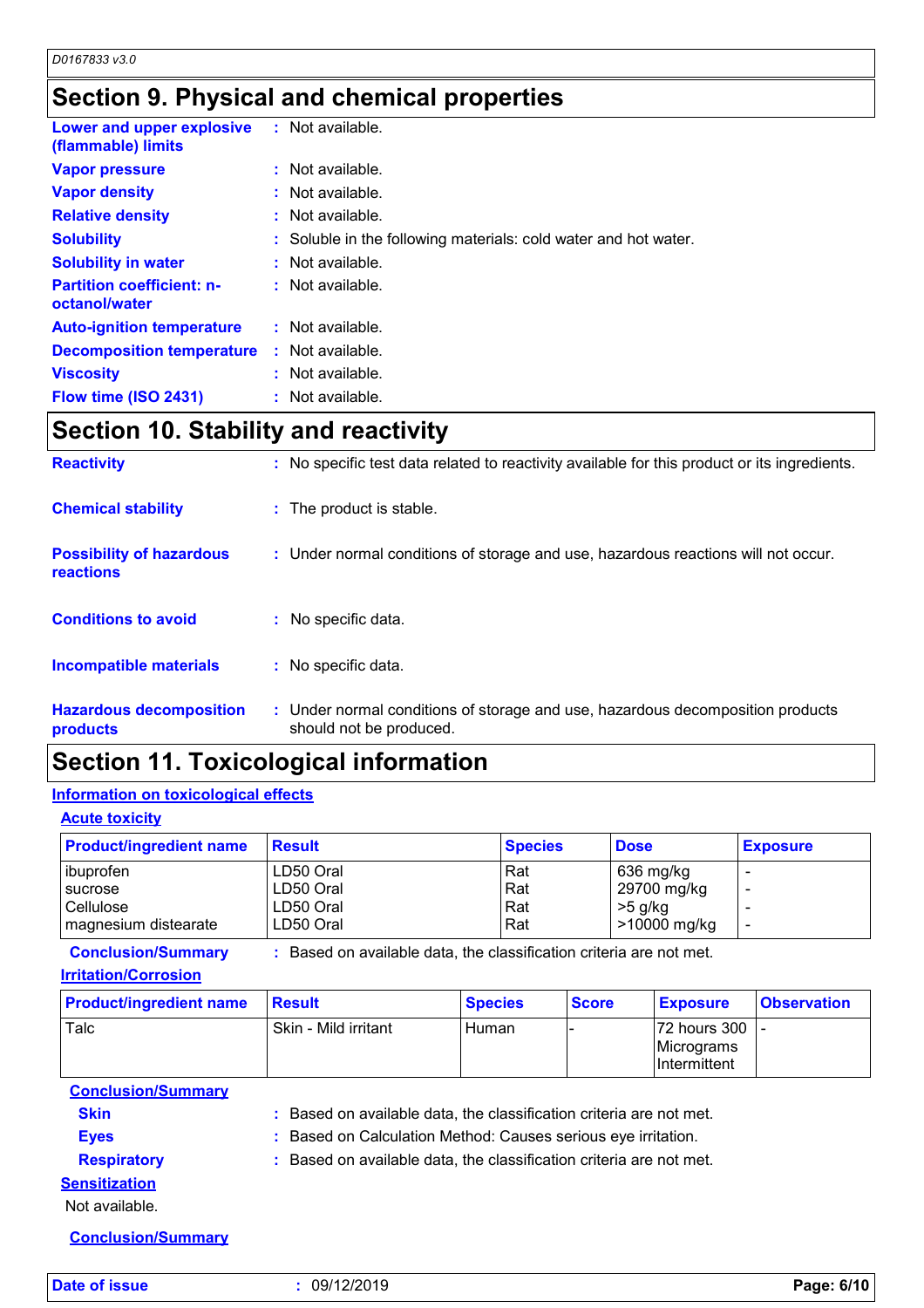# **Section 11. Toxicological information**

| <b>Skin</b>                                             | : Based on available data, the classification criteria are not met. |          |                 |     |
|---------------------------------------------------------|---------------------------------------------------------------------|----------|-----------------|-----|
| <b>Respiratory</b>                                      | : Based on available data, the classification criteria are not met. |          |                 |     |
| <b>Mutagenicity</b>                                     |                                                                     |          |                 |     |
| Not available.                                          |                                                                     |          |                 |     |
| <b>Conclusion/Summary</b>                               | : Based on available data, the classification criteria are not met. |          |                 |     |
| <b>Carcinogenicity</b>                                  |                                                                     |          |                 |     |
| Not available.                                          |                                                                     |          |                 |     |
| <b>Conclusion/Summary</b>                               | : Based on available data, the classification criteria are not met. |          |                 |     |
| <b>Reproductive toxicity</b>                            |                                                                     |          |                 |     |
| Not available.                                          |                                                                     |          |                 |     |
| <b>Conclusion/Summary</b>                               | : Based on available data, the classification criteria are not met. |          |                 |     |
| <b>Teratogenicity</b>                                   |                                                                     |          |                 |     |
| Not available.                                          |                                                                     |          |                 |     |
| <b>Conclusion/Summary</b>                               | : Based on available data, the classification criteria are not met. |          |                 |     |
| <b>Specific target organ toxicity (single exposure)</b> |                                                                     |          |                 |     |
| <b>Name</b>                                             |                                                                     | Category | <b>Route of</b> | Tar |

| <b>Name</b> | <b>Category</b> | <b>Route of</b><br><b>exposure</b> | <b>Target organs</b>            |
|-------------|-----------------|------------------------------------|---------------------------------|
| ibuprofen   | Category 3      | Not applicable.                    | Respiratory tract<br>irritation |

**Specific target organ toxicity (repeated exposure)** Not available.

#### **Aspiration hazard**

Not available.

| Information on the likely<br>routes of exposure | : Not available.                                    |
|-------------------------------------------------|-----------------------------------------------------|
| <b>Potential acute health effects</b>           |                                                     |
| Eye contact                                     | : Causes serious eye irritation.                    |
| <b>Inhalation</b>                               | : No known significant effects or critical hazards. |
| <b>Skin contact</b>                             | : No known significant effects or critical hazards. |
| <b>Ingestion</b>                                | : Harmful if swallowed.                             |

#### **Symptoms related to the physical, chemical and toxicological characteristics**

| Eye contact         | : Adverse symptoms may include the following:<br>pain or irritation<br>watering<br>redness |
|---------------------|--------------------------------------------------------------------------------------------|
| <b>Inhalation</b>   | : No specific data.                                                                        |
| <b>Skin contact</b> | : No specific data.                                                                        |
| <b>Ingestion</b>    | : No specific data.                                                                        |

|  | Delayed and immediate effects and also chronic effects from short and long term exposure |  |  |  |  |  |
|--|------------------------------------------------------------------------------------------|--|--|--|--|--|
|  | <b>Short ferm exposure</b>                                                               |  |  |  |  |  |

| Date of issue                                     | : 09/12/2019     | Page: 7/10 |
|---------------------------------------------------|------------------|------------|
| <b>Potential immediate</b><br>effects             | : Not available. |            |
| Long term exposure                                |                  |            |
| <b>Potential delayed effects : Not available.</b> |                  |            |
| <b>Potential immediate</b><br>effects             | : Not available. |            |
| <u>SHOIL LEITH EXPOSURE</u>                       |                  |            |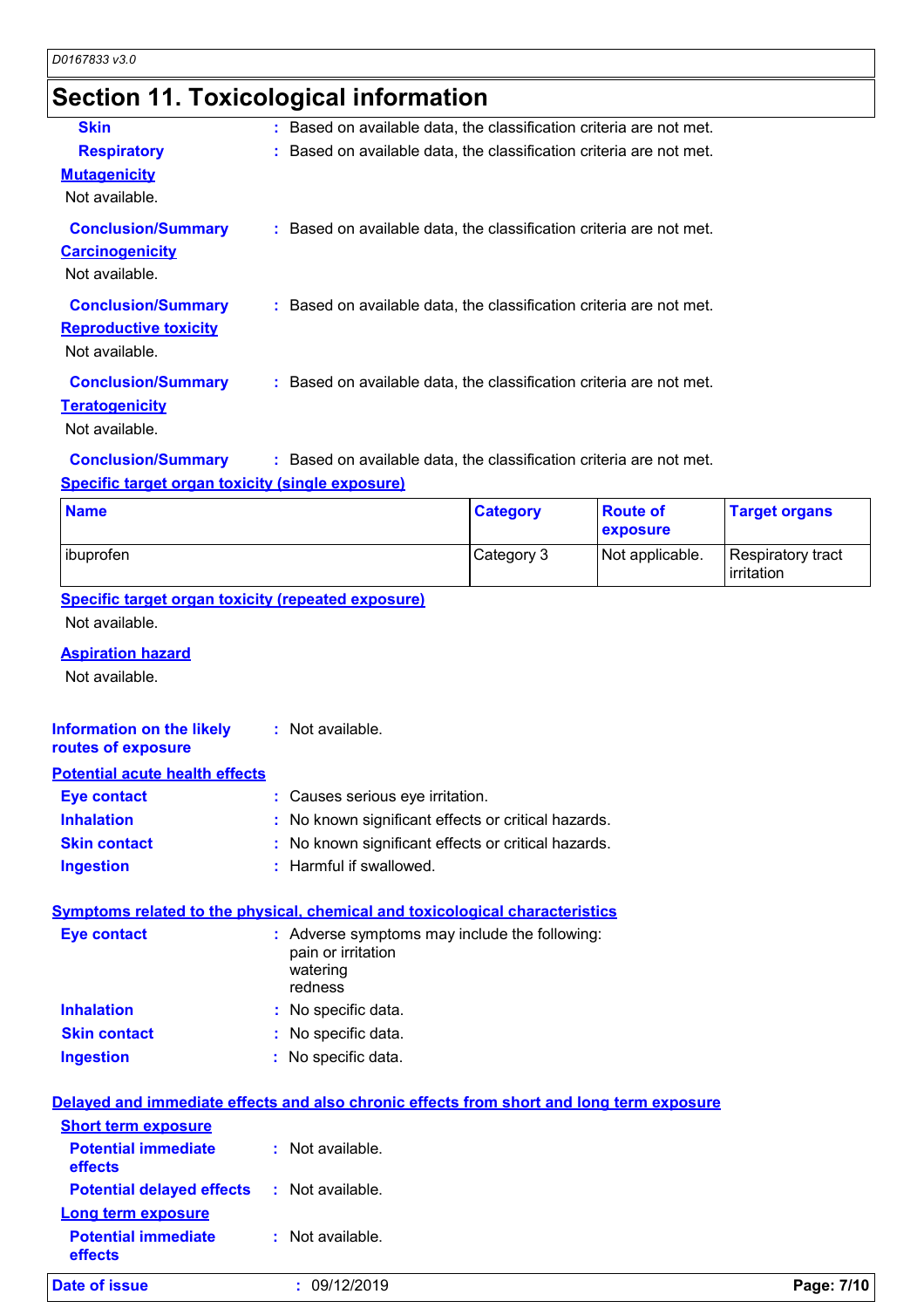### **Section 11. Toxicological information**

### **Potential delayed effects :** Not available.

**Potential chronic health effects**

Not available.

| <b>Conclusion/Summary</b>    | : Based on available data, the classification criteria are not met. |
|------------------------------|---------------------------------------------------------------------|
| <b>General</b>               | : No known significant effects or critical hazards.                 |
| <b>Carcinogenicity</b>       | : No known significant effects or critical hazards.                 |
| <b>Mutagenicity</b>          | : No known significant effects or critical hazards.                 |
| <b>Teratogenicity</b>        | : No known significant effects or critical hazards.                 |
| <b>Developmental effects</b> | : No known significant effects or critical hazards.                 |
| <b>Fertility effects</b>     | : No known significant effects or critical hazards.                 |

#### **Numerical measures of toxicity**

| <b>Acute toxicity estimates</b> |                  |  |  |  |
|---------------------------------|------------------|--|--|--|
| <b>Route</b>                    | <b>ATE</b> value |  |  |  |
| Oral                            | 1353.19 mg/kg    |  |  |  |

### **Section 12. Ecological information**

#### **Toxicity**

| <b>Product/ingredient name</b> | <b>Result</b>                      | <b>Species</b>                                           | <b>Exposure</b> |
|--------------------------------|------------------------------------|----------------------------------------------------------|-----------------|
| ibuprofen                      | Acute EC50 72.6 mg/l Fresh water   | Crustaceans - Moina macrocopa                            | 48 hours        |
|                                | Acute EC50 34.1 mg/l Fresh water   | Daphnia - Daphnia magna -<br><b>Neonate</b>              | 48 hours        |
|                                | Acute IC50 77.19 mg/l Fresh water  | Algae - Chlorella vulgaris -<br>Exponential growth phase | 72 hours        |
|                                | Acute IC50 77.69 mg/l Fresh water  | Algae - Chlorella vulgaris -<br>Exponential growth phase | 96 hours        |
|                                | Acute LC50 >100 mg/l Fresh water   | Fish - Oryzias latipes - Larvae                          | 96 hours        |
|                                | Chronic NOEC 10 µg/l Fresh water   | Algae - Pseudokirchneriella<br>subcapitata               | 72 hours        |
|                                | Chronic NOEC 1.23 mg/l Fresh water | Daphnia - Daphnia magna -<br>Neonate                     | 21 days         |
|                                | Chronic NOEC 0.1 µg/l Fresh water  | Fish - Oryzias latipes - Embryo                          | 132 days        |

#### **Persistence and degradability**

Not available.

#### **Bioaccumulative potential**

| <b>Product/ingredient name</b> | $\blacksquare$ LogP <sub>ow</sub> | <b>BCF</b> | <b>Potential</b> |
|--------------------------------|-----------------------------------|------------|------------------|
| libuprofen                     | $-3.87$                           |            | low              |
| <b>I</b> sucrose               | 27<br>. ت-                        |            | low              |

#### **Mobility in soil**

| <b>Soil/water partition</b><br><b>coefficient (Koc)</b> | : Not available. |  |
|---------------------------------------------------------|------------------|--|
|                                                         |                  |  |

**Other adverse effects** : No known significant effects or critical hazards.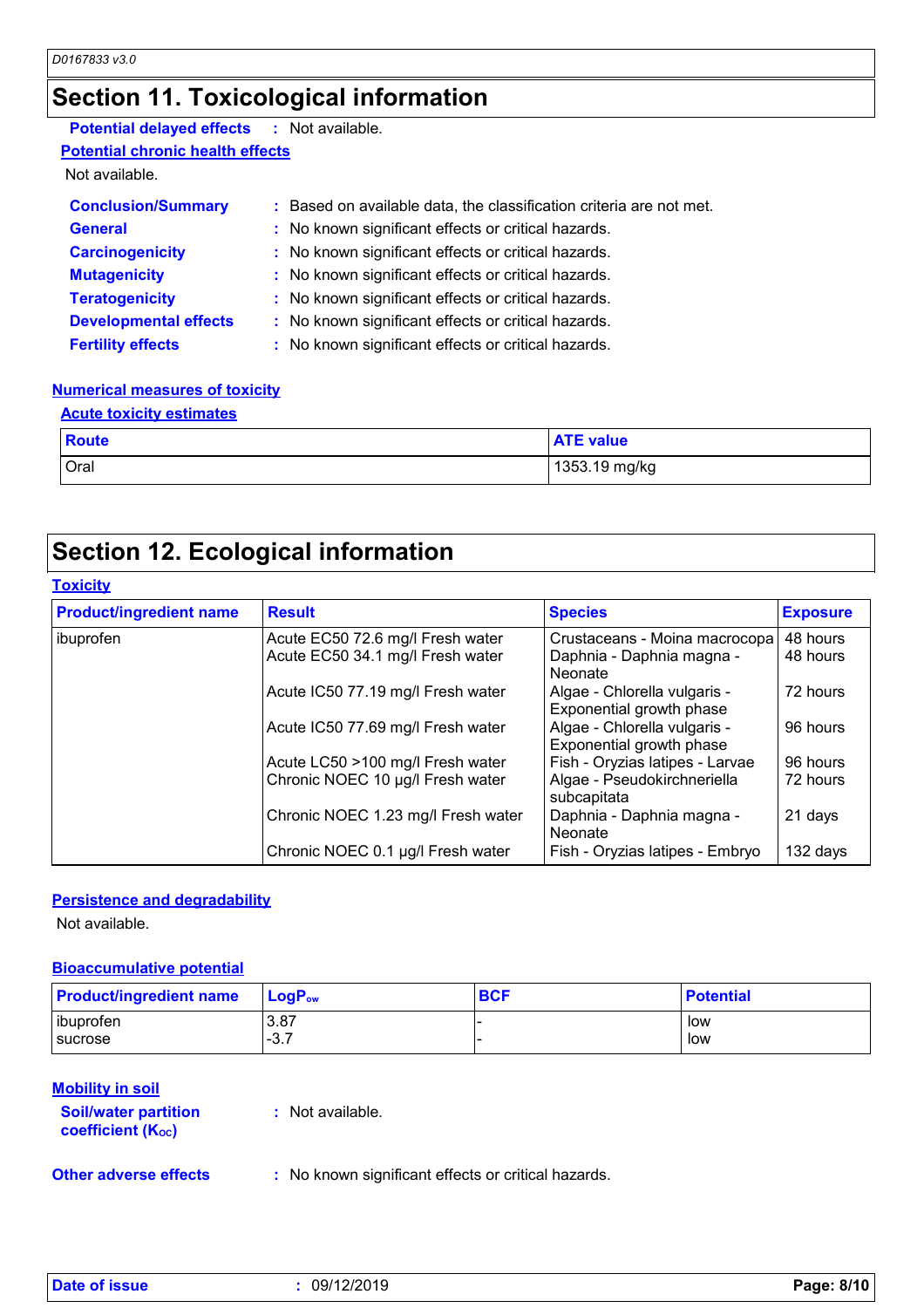### **Section 13. Disposal considerations**

#### The generation of waste should be avoided or minimized wherever possible. Disposal of this product, solutions and any by-products should at all times comply with the requirements of environmental protection and waste disposal legislation and any regional local authority requirements. Dispose of surplus and nonrecyclable products via a licensed waste disposal contractor. Waste should not be disposed of untreated to the sewer unless fully compliant with the requirements of all authorities with jurisdiction. Waste packaging should be recycled. Incineration or landfill should only be considered when recycling is not feasible. This material and its container must be disposed of in a safe way. Care should be taken when handling emptied containers that have not been cleaned or rinsed out. Empty containers or liners may retain some product residues. Avoid dispersal of spilled material and runoff and contact with soil, waterways, drains and sewers. **Disposal methods :**

### **Section 14. Transport information**

|                                      | <b>ADG</b>               | <b>ADR/RID</b> | <b>IMDG</b>    | <b>IATA</b>              |
|--------------------------------------|--------------------------|----------------|----------------|--------------------------|
| <b>UN number</b>                     | Not regulated.           | Not regulated. | Not regulated. | Not regulated.           |
| <b>UN proper</b><br>shipping name    |                          |                |                | $\overline{\phantom{0}}$ |
| <b>Transport hazard</b><br>class(es) | $\overline{\phantom{a}}$ |                |                | $\overline{\phantom{0}}$ |
| <b>Packing group</b>                 | $\overline{\phantom{a}}$ | ٠              | ٠              |                          |
| <b>Environmental</b><br>hazards      | No.                      | No.            | No.            | No.                      |

**Special precautions for user Transport within user's premises:** always transport in closed containers that are **:** upright and secure. Ensure that persons transporting the product know what to do in the event of an accident or spillage.

**Transport in bulk according :** Not available. **to Annex II of MARPOL and the IBC Code**

### **Section 15. Regulatory information**

### **Australia inventory (AICS) :** All components are listed or exempted. **Standard Uniform Schedule of Medicine and Poisons Model Work Health and Safety Regulations - Scheduled Substances** No listed substance Not scheduled **New Zealand Inventory of Chemicals (NZIoC) :** All components are listed or exempted. **HSNO Group Standard :** Medicinal Product

| nonu uluup oldiludi u                         | . IVIEUIGII EI PIUUUCL |
|-----------------------------------------------|------------------------|
| <b>HSNO Approval Number</b>                   | $:$ HSR100425          |
| <b>Approved Handler</b><br><b>Requirement</b> | : No.                  |
| <b>Tracking Requirement</b>                   | : No.                  |